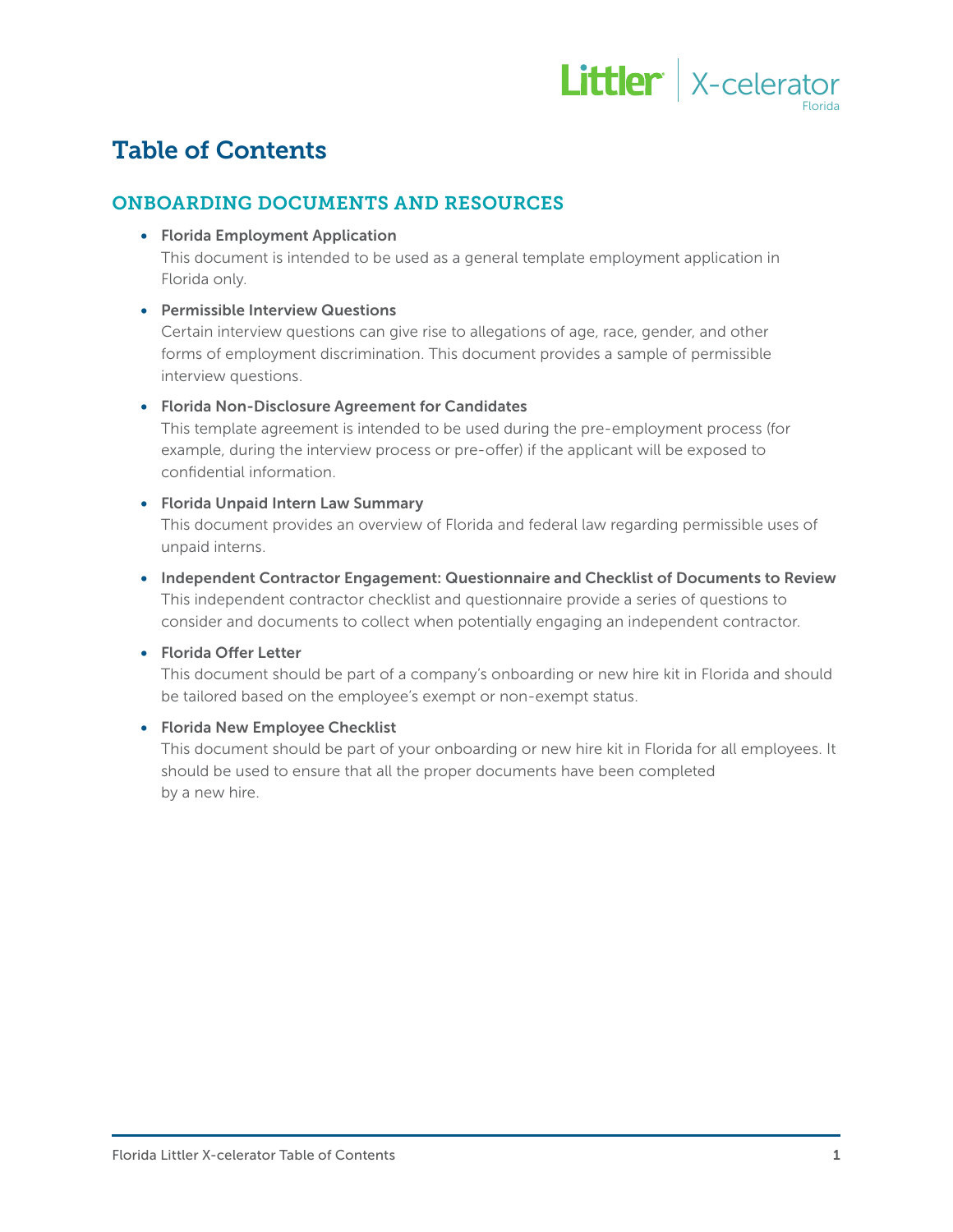

# CONTINUING EMPLOYMENT DOCUMENTS AND RESOURCES

### • Florida Personnel File Guidance

This checklist provides a list of documents Florida employers are advised to include in an employee's personnel file. It also describes the manner in which these documents should be maintained.

#### • Sample Florida EEO Policy

This template equal employment opportunity policy summarizes the employer's commitment to diversity, including its refusal to tolerate discrimination and harassment and its prohibition against retaliation.

#### • Performance Review

This employee performance review should be completed by the employee's manager or supervisor at least once per year. It allows the employee's manager or supervisor to assess the employee's performance during the year or past performance period. The performance review should be signed by the employee and the employee's manager or supervisor. An original copy should be kept by the company in the employee's personnel file and copies should be given to the employee and the employee's manager or supervisor.

#### • Disciplinary Notice

This disciplinary notice should be used to document verbal or written warnings given to employees regarding unsatisfactory areas of their job performance, which the employee must correct in order to avoid further disciplinary action, up to and including termination. The notice should be signed by the employee and the employee's manager or supervisor. An original copy should be kept by the company in the employee's personnel file and copies should be given to the employee and the employee's manager or supervisor.

# • Performance Improvement Plan (PIP)

This document should be provided to an employee whose job performance is unsatisfactory. The purpose of this PIP is to confirm the company's expectations for the employee (in as much detail as possible) going forward and to ensure immediate, significant and sustained improvements in the areas described in the document. The goals set forth in the PIP must be reasonable. The PIP should be signed by the employee and the employee's manager or supervisor. An original PIP should be kept by the company in the employee's personnel file and copies should be given to the employee and the employee's manager or supervisor.

# • Florida Leaves of Absence Guide

This document is a quick reference guide to determine which leaves of absences apply to companies with a certain number of employees under Florida law.